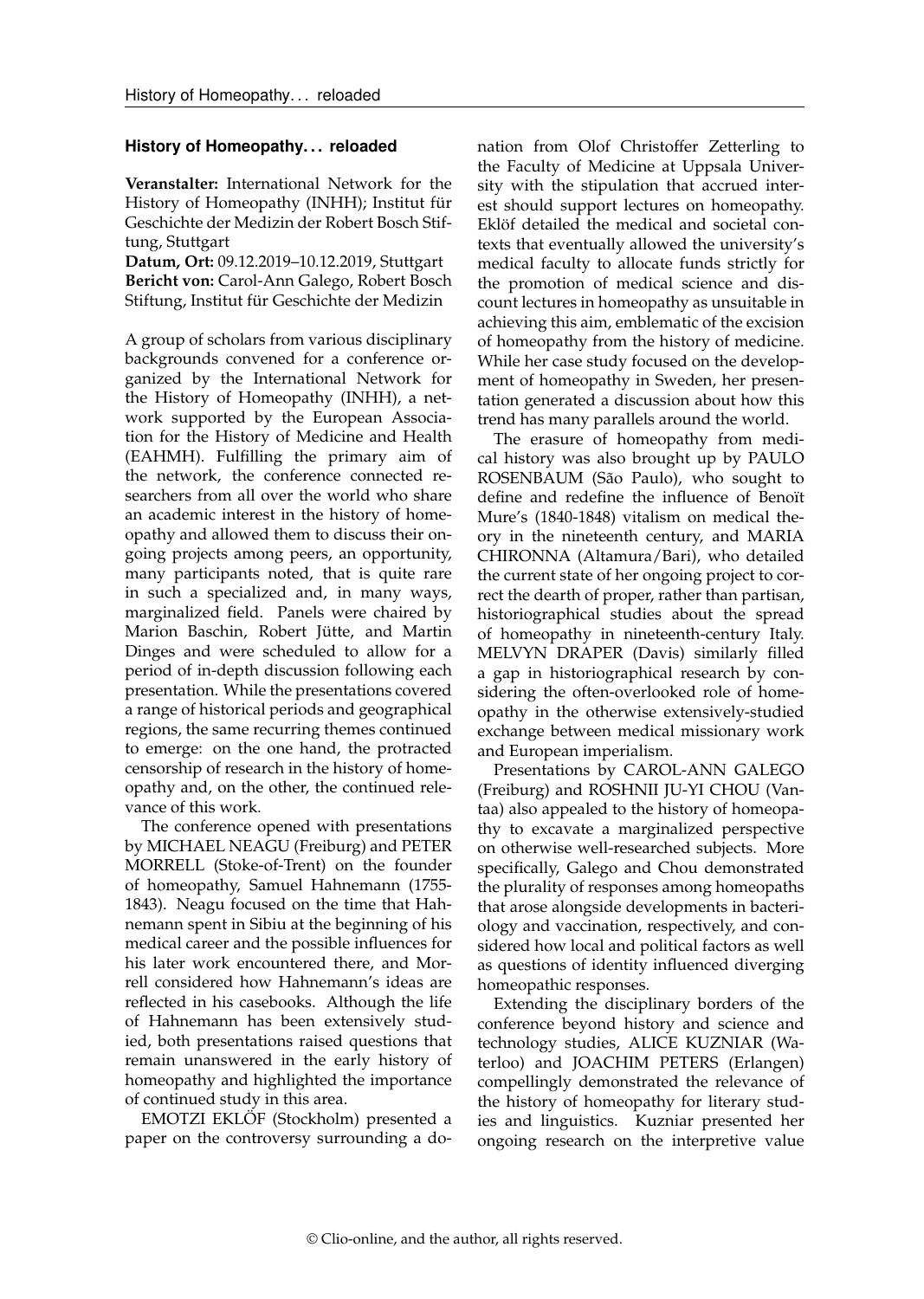of considering Annette von Droste-Hülshoff's poetry in light of the medical modalities developed by the homeopathic practitioner, Clemens von Bönninghausen. While she considered how this "homeopathic link" might account for the uniquely attentive way in which Droste-Hülshoff gave voice to diurnal and nocturnal shifts in her poetry, Peters' linguistic analysis of Hahnemann's symptom repertory demonstrated the way in which Hahnemann's use of metaphor is not solely specific to homeopathic language but is also reflective of contemporaneous German language. While imparting diverging impressions on the singularity of homeopathic language, in both cases, the immeasurable value of the archival material held at the Institute for the History of Medicine in Stuttgart, and the tedious work required to render it meaningful, was brought to the fore.

Promising to ease the process of accessing archival sources ARNO MICHALOWSKI and FLORIAN BARTH (both Stuttgart) presented their ongoing efforts to digitalize Hahnemann's casebooks and asked participants for feedback on their research priorities. Although it is impossible to foresee the possibilities for research enabled by this ambitious digitalization project, it is also impossible to deny that this endeavor will increase access to relevant archival material and, by extension, promote international research in the history of homeopathy.

While the importance of digitalization and other virtual methods of exchanging information among international scholars was reiterated throughout the conference, participants on location were pleased to witness first-hand the archives and artifacts stored at the institute. Casebooks, military remedy kits, portraits and other homeopathic paraphernalia were showcased by MARION BASCHIN (Stuttgart), leaving participants with a renewed sense of engagement in their historical investigations. During the closing discussion, participants exchanged ideas on how to best support research in this field, successfully apply for funding, disseminate research through publications and conferences and, most importantly, effectively convey the contemporary relevance of the history of homeopathy.

## **Conference overview:**

Session 1: Samuel Hahnemann Chair: Robert Jütte (Stuttgart)

Michael Neagu (Freiburg): Hahnemann in Hermannstadt (Sibiu)

Peter Morrell (Stoke-of-Trent): Are Hahnemann's Methods and Ideas Reflected in his Casebooks?

Arno Michalowski and Florian Barth (both Stuttgart): Digital Edition of Hahnemann's Casebooks – A Workshop Report

Joachim Peters (Erlangen): Modelling 19th Century Pain Assessment? Semantic Analysis of Figurative Language Patterns in the Repertorium R1

Session 2: Homeopathy Worldwide Chair: Marion Baschin (Stuttgart)

Melvyn Draper (Davis): Doors Unlocked by Medicine: Homeopathy in the Mission Field

Motzi Eklöf (Stockholm): The Zetterling Grant Controversy. An Emblematic Case Study of the History of Homeopathy in Sweden

Paulo Rosenbaum (São Paulo): Historical Roots of Homeopathy in Brazil: Science, Medicine and Politics in the Vitalism of Benoît Mure (1840-1848)

Session 3: Beyond Hahnemann Chair: Martin Dinges (Mannheim)

Alice Kuzniar (Waterloo): Bönninghausen's Modalities and Droste's Poetry

Marisa Chironna (Altamura/Bari): Wahle in Rome and the Spread of Homeopathy in the State of Church

Session 4: Homeopathy and Scientific Medicine

Chair: Martin Dinges (Mannheim)

Carol-Ann Galego (Freiburg): The Reception of Bacteriology and Germ Theory by Homeopaths in Germany and England (1880-1895): A Comparative and Genealogical Analysis

Roshnii Ju-Yi Chou (Vantaa): "We Support Vaccine, and They Don't." British Homeopaths and Small-pox Vaccine, 1878-1898